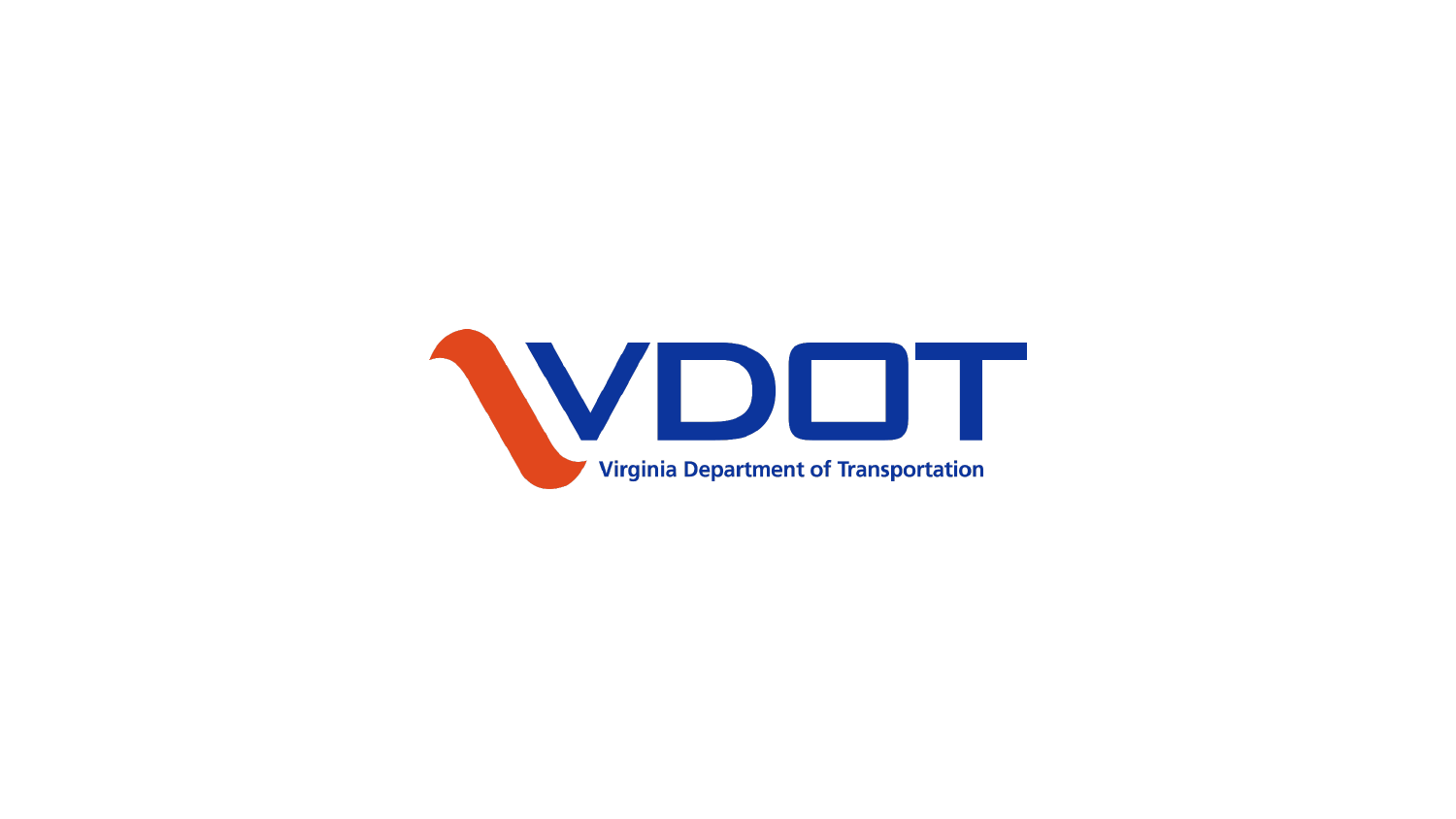

# **PROJECT ANALYSIS: VDOT/LOCALITY DASHBOARD RESULTS**

**On-Time and On-Budget Performance**

Jay Styles Performance and Strategic Planning Division

06/24/2019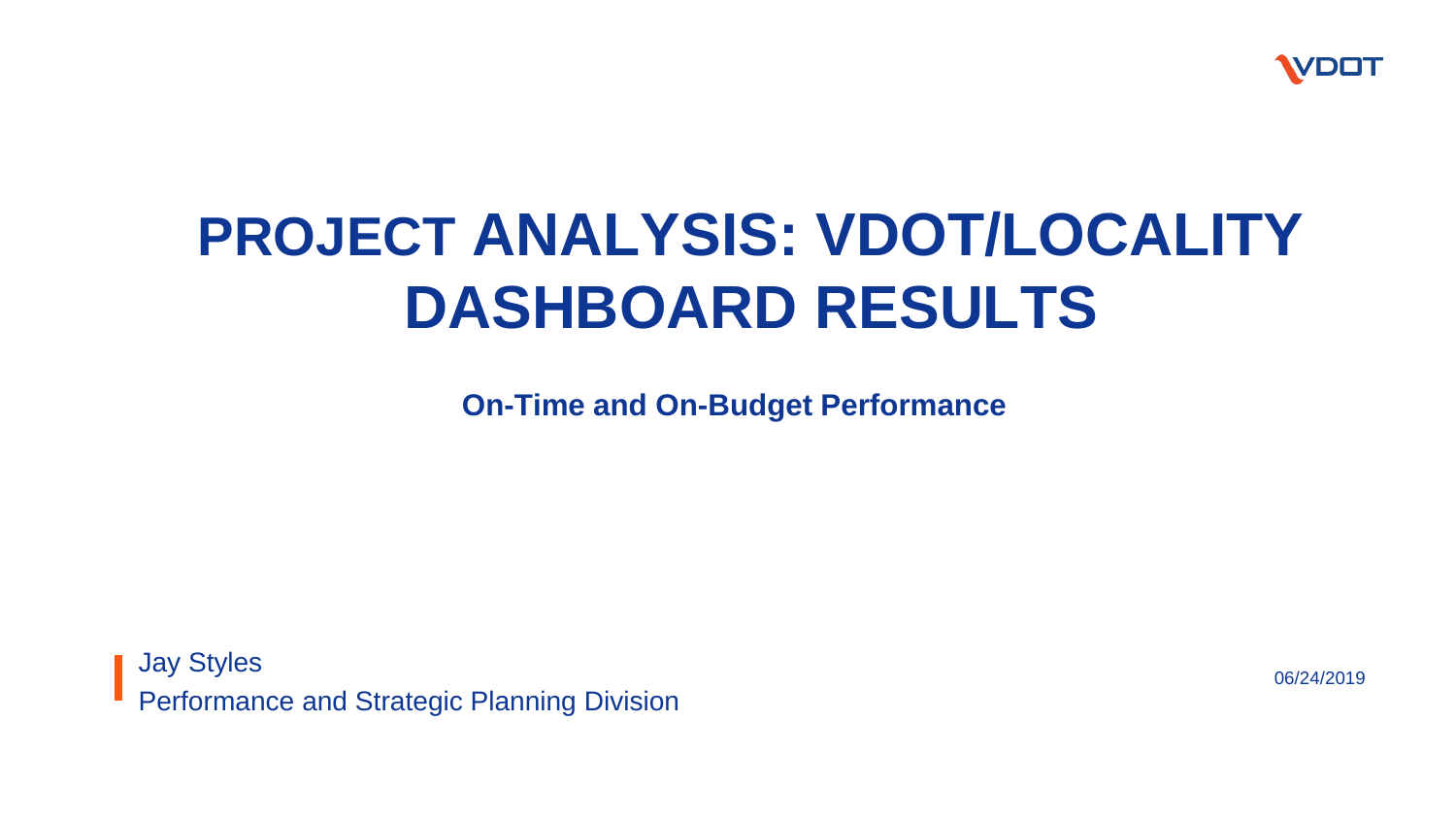# **Development On-Time Performance (Target 70%) FY 19 FY 20**

| Development On-Time FY19 (Target: 70%) |            |        |       |              |                                   |                            |  |  |  |  |  |  |
|----------------------------------------|------------|--------|-------|--------------|-----------------------------------|----------------------------|--|--|--|--|--|--|
|                                        | <b>Red</b> | Yellow | Green | <b>Total</b> | <b>Percent On-</b><br><b>Time</b> | <b>Percent</b><br>of Total |  |  |  |  |  |  |
| All                                    | 118        | 18     | 257   | 393          | 70.0%                             | 100%                       |  |  |  |  |  |  |
| <b>VDOT</b>                            | 25         | 14     | 101   | 140          | 82.1%                             | 36%                        |  |  |  |  |  |  |
| Local                                  | 93         | 4      | 156   | 253          | 63.2%                             | 64%                        |  |  |  |  |  |  |
| Non-UCI                                | 73         |        | 113   | 187          | 61.0%                             | 48%                        |  |  |  |  |  |  |
| <b>UCI</b>                             | 20         | 3      | 43    | 66           | 69.7%                             | 17%                        |  |  |  |  |  |  |

|             | Development On-Time FY20 (Target: 70%)                                                                           |    |     |     |       |      |  |  |  |  |  |  |
|-------------|------------------------------------------------------------------------------------------------------------------|----|-----|-----|-------|------|--|--|--|--|--|--|
|             | <b>Percent On-</b><br><b>Percent</b><br>Yellow<br><b>Total</b><br>of Total<br><b>Red</b><br>Green<br><b>Time</b> |    |     |     |       |      |  |  |  |  |  |  |
| All         | 99                                                                                                               | 42 | 181 | 322 | 69.3% | 100% |  |  |  |  |  |  |
| <b>VDOT</b> | 27                                                                                                               | 22 | 78  | 127 | 78.7% | 39%  |  |  |  |  |  |  |
| Local       | 72                                                                                                               | 20 | 103 | 195 | 63.1% | 61%  |  |  |  |  |  |  |
| Non-UCI     | 56                                                                                                               | 19 | 77  | 152 | 63.2% | 47%  |  |  |  |  |  |  |
| <b>UCI</b>  | 16                                                                                                               |    | 26  | 43  | 62.8% | 13%  |  |  |  |  |  |  |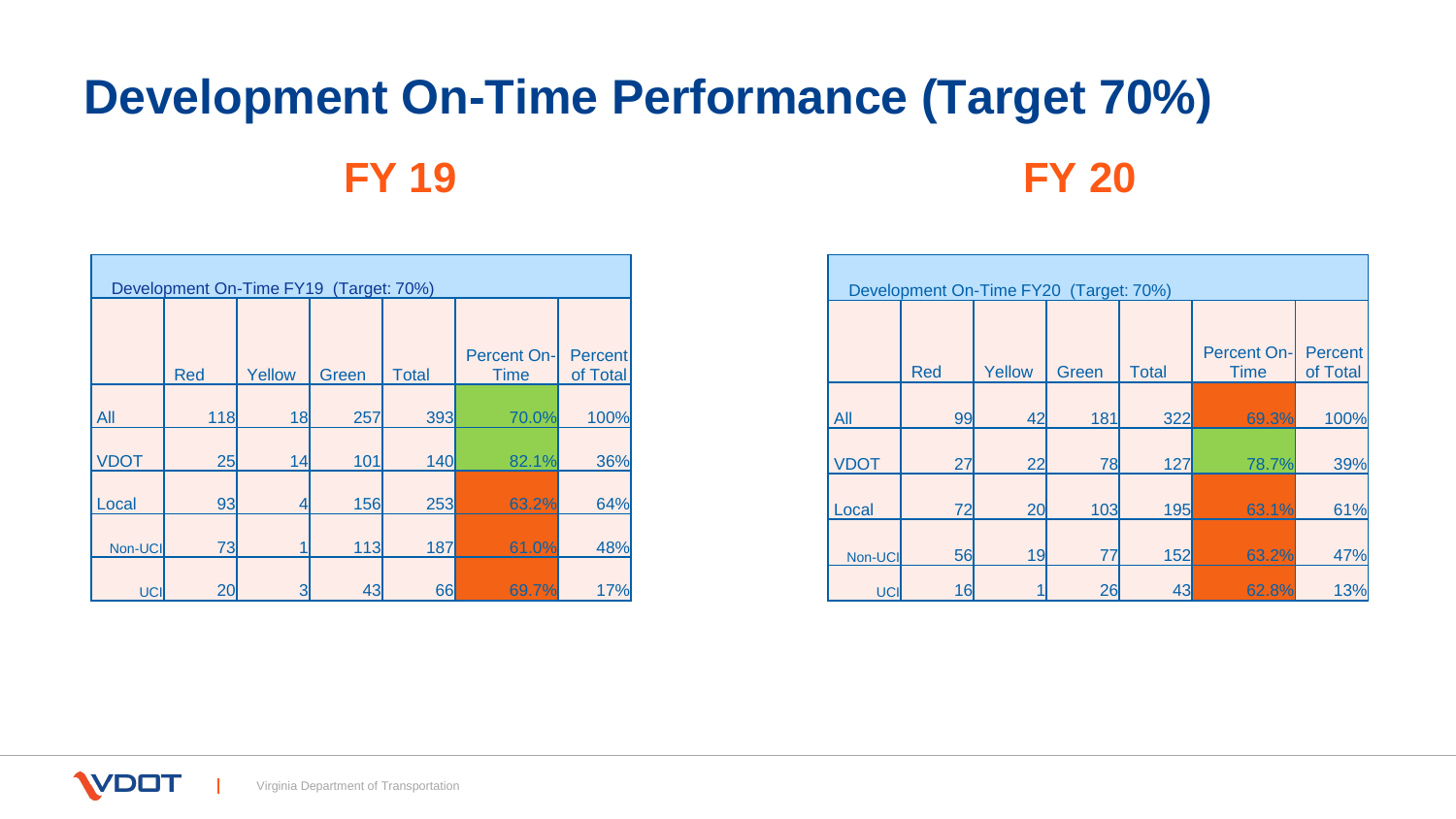# **Development On-Budget Performance (Target 74%) FY 19 FY 20**

|             |            | Development On-Budget FY19 (Target: 74%) |       |              |                                   |                     |
|-------------|------------|------------------------------------------|-------|--------------|-----------------------------------|---------------------|
|             | <b>Red</b> | Yellow                                   | Green | <b>Total</b> | <b>Percent On-</b><br><b>Time</b> | Percent<br>of Total |
| All         | 61         | 54                                       | 278   | 393          | 70.7%                             | 100%                |
| <b>VDOT</b> | 14         | 23                                       | 103   | 140          | 73.6%                             | 36%                 |
| Local       | 47         | 31                                       | 175   | 253          | 69.2%                             | 64%                 |
| Non-UCI     | 35         | 22                                       | 130   | 187          | 69.5%                             | 48%                 |
| <b>UCI</b>  | 12         | 9                                        | 45    | 66           | 68.2%                             | 17%                 |

| Development On-Budget FY20 (Target: 74%) |     |        |       |              |                                   |                            |
|------------------------------------------|-----|--------|-------|--------------|-----------------------------------|----------------------------|
|                                          | Red | Yellow | Green | <b>Total</b> | <b>Percent On-</b><br><b>Time</b> | <b>Percent</b><br>of Total |
| All                                      | 43  | 56     | 223   | 322          | 69.3%                             | 100%                       |
| <b>VDOT</b>                              | 16  | 24     | 87    | 127          | 68.5%                             | 39%                        |
| Local                                    | 27  | 32     | 136   | 195          | 69.7%                             | 61%                        |
| Non-UCI                                  | 21  | 25     | 106   | 152          | 69.7%                             | 47%                        |
| UCI                                      | 6   |        | 30    | 43           | 69.8%                             | 13%                        |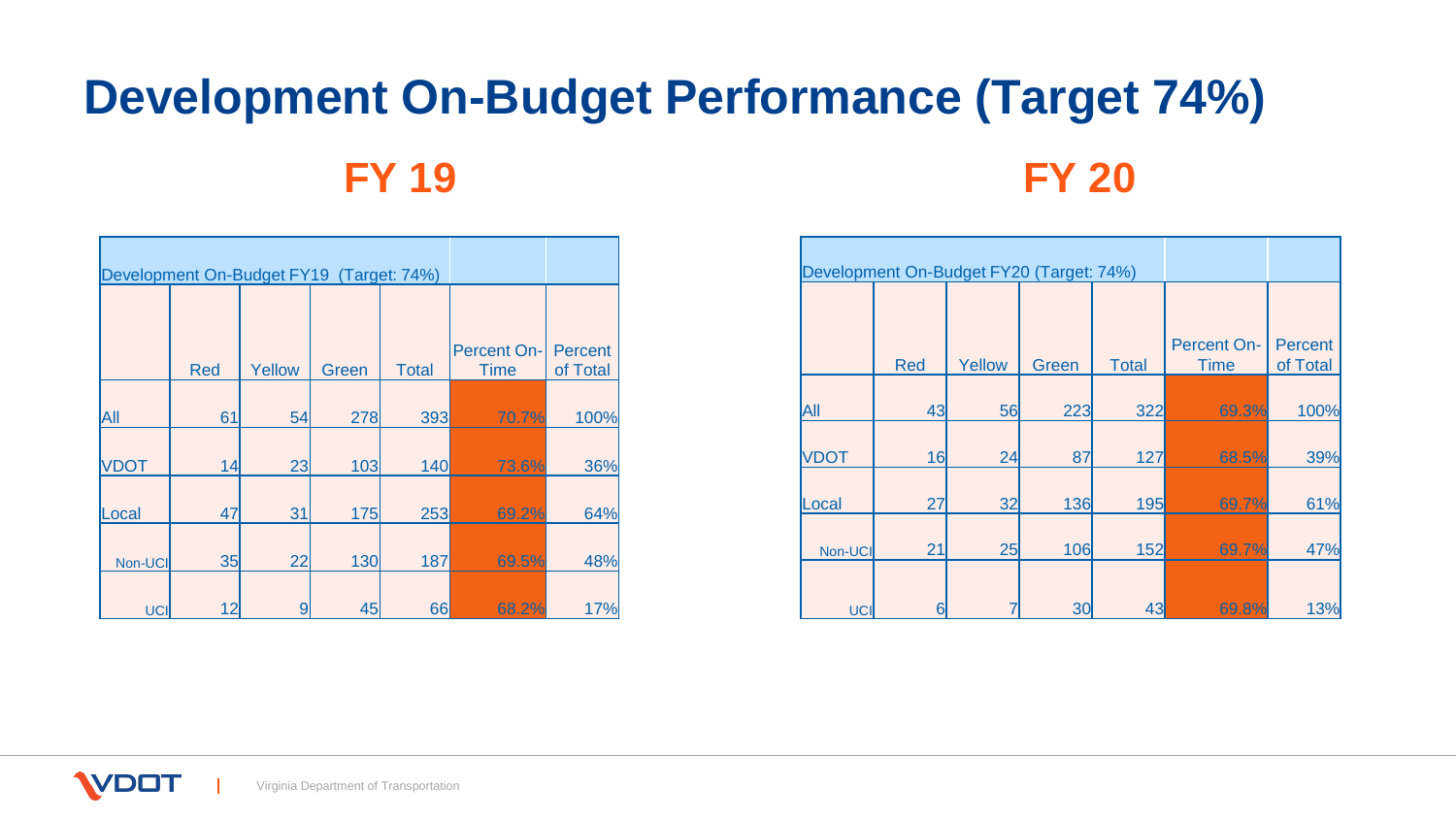## **Delivery On-Time Performance (Target 77%) FY19 FY20**

|             | Delivery On-Time FY19 (Target: 77%) |        |       |              |                           |                     |
|-------------|-------------------------------------|--------|-------|--------------|---------------------------|---------------------|
|             | <b>Red</b>                          | Yellow | Green | <b>Total</b> | <b>Percent</b><br>On-Time | Percent<br>of Total |
| All         | 60                                  | 9      | 255   | 324          | 81.5%                     | 100%                |
| <b>VDOT</b> | 40                                  |        | 234   | 275          | 85.5%                     | 85%                 |
| Local       | 20                                  | 8      | 21    | 49           | 59.2%                     | 15%                 |
| Non-UCI     | 16                                  | 8      | 8     | 32           | 50%                       | 10%                 |
| <b>UCI</b>  | 4                                   |        | 13    | 17           | 76%                       | 5%                  |

|             | Delivery On-Time FY20 (Target 77%) |        |       |              |                           |                            |  |  |  |  |  |  |  |
|-------------|------------------------------------|--------|-------|--------------|---------------------------|----------------------------|--|--|--|--|--|--|--|
|             | <b>Red</b>                         | Yellow | Green | <b>Total</b> | <b>Percent</b><br>On-Time | <b>Percent</b><br>of Total |  |  |  |  |  |  |  |
| All         | 9                                  |        | 270   | 280          | 96.8%                     | 100%                       |  |  |  |  |  |  |  |
| <b>VDOT</b> | 5 <sup>5</sup>                     |        | 206   | 212          | 97.6%                     | 76%                        |  |  |  |  |  |  |  |
| Local       |                                    | 4      | 63    | 68           | 98.5%                     | 24%                        |  |  |  |  |  |  |  |
| Non-UCI     | $\overline{2}$                     | 0      | 54    | 56           | 96%                       | 20%                        |  |  |  |  |  |  |  |
| UCI         | $\overline{2}$                     |        | 10    | 12           | 83%                       | 4%                         |  |  |  |  |  |  |  |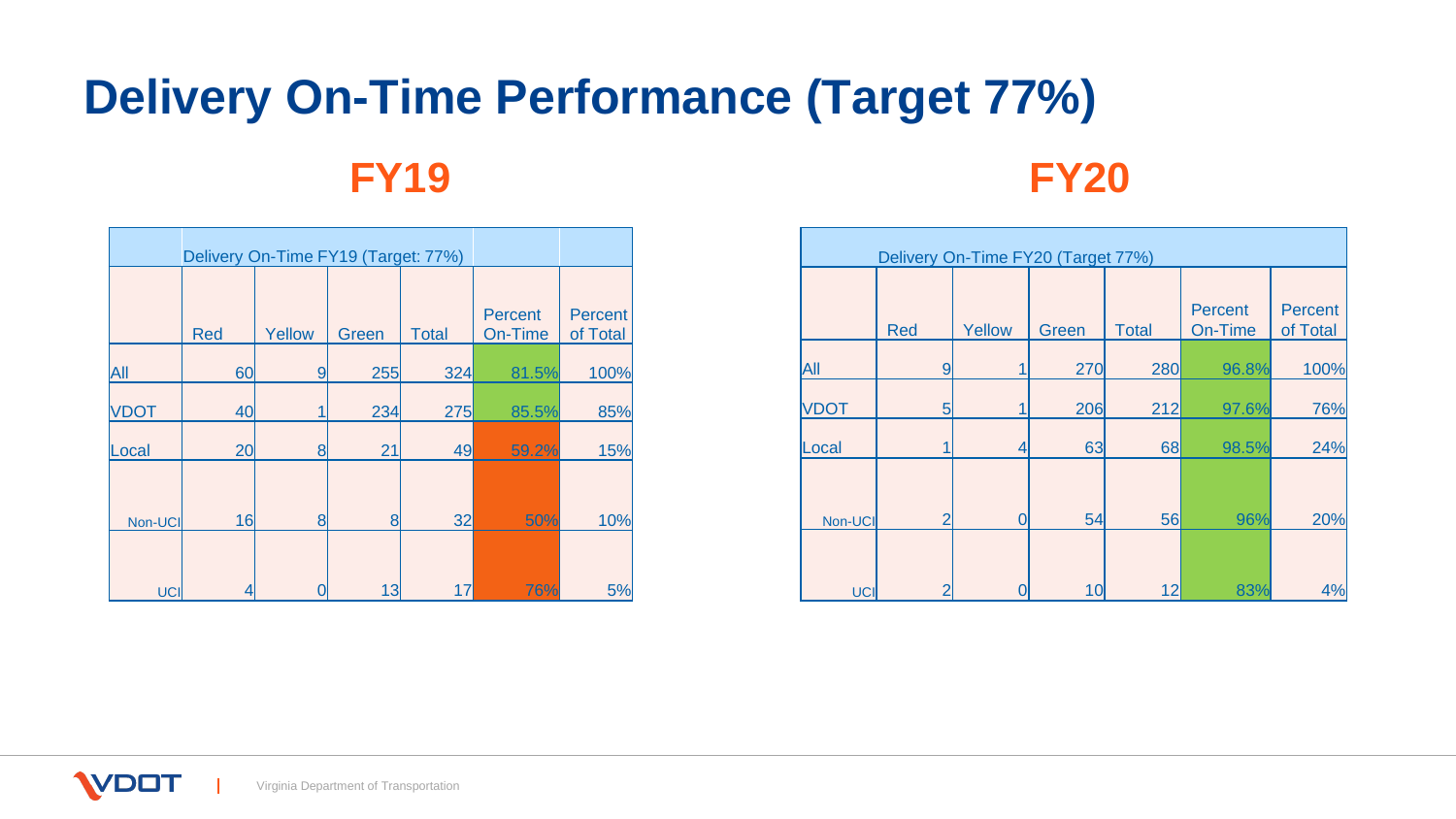# **Delivery On-Budget Performance (Target 85%) FY19 FY20**

|             |                |        |       | Delivery On-Budget FY19 (Target 85%) |                                        |                            |
|-------------|----------------|--------|-------|--------------------------------------|----------------------------------------|----------------------------|
|             | <b>Red</b>     | Yellow | Green | <b>Total</b>                         | <b>Percent</b><br>On-<br><b>Budget</b> | <b>Percent</b><br>of Total |
| All         | 10             |        | 312   | 324                                  | 96.3%                                  | 100%                       |
| <b>VDOT</b> |                | Ω      | 268   | 275                                  | 97.5%                                  | 85%                        |
| Local       | 3              |        | 44    | 49                                   | 89.8%                                  | 15%                        |
| Non-UCI     | $\overline{3}$ |        | 28    | 32                                   | 88%                                    | 10%                        |
| UCI         |                |        | 16    | 17                                   | 94%                                    | 5%                         |

|             | Delivery On-Budget FY20 (Target 85%) |        |       |              |                                          |                            |
|-------------|--------------------------------------|--------|-------|--------------|------------------------------------------|----------------------------|
|             | Red                                  | Yellow | Green | <b>Total</b> | <b>Percent</b><br>$On-$<br><b>Budget</b> | <b>Percent</b><br>of Total |
| All         | 4                                    | 15     | 261   | 280          | 93.2%                                    | 100%                       |
| <b>VDOT</b> | 3                                    | 11     | 198   | 212          | 93.4%                                    | 76%                        |
| Local       |                                      | 4      | 63    | 68           | 92.6%                                    | 24%                        |
| Non-UCI     | 1                                    |        | 54    | 56           | 96%                                      | 20%                        |
| <b>UCI</b>  |                                      | 3      | 9     | 12           | 75%                                      | 4%                         |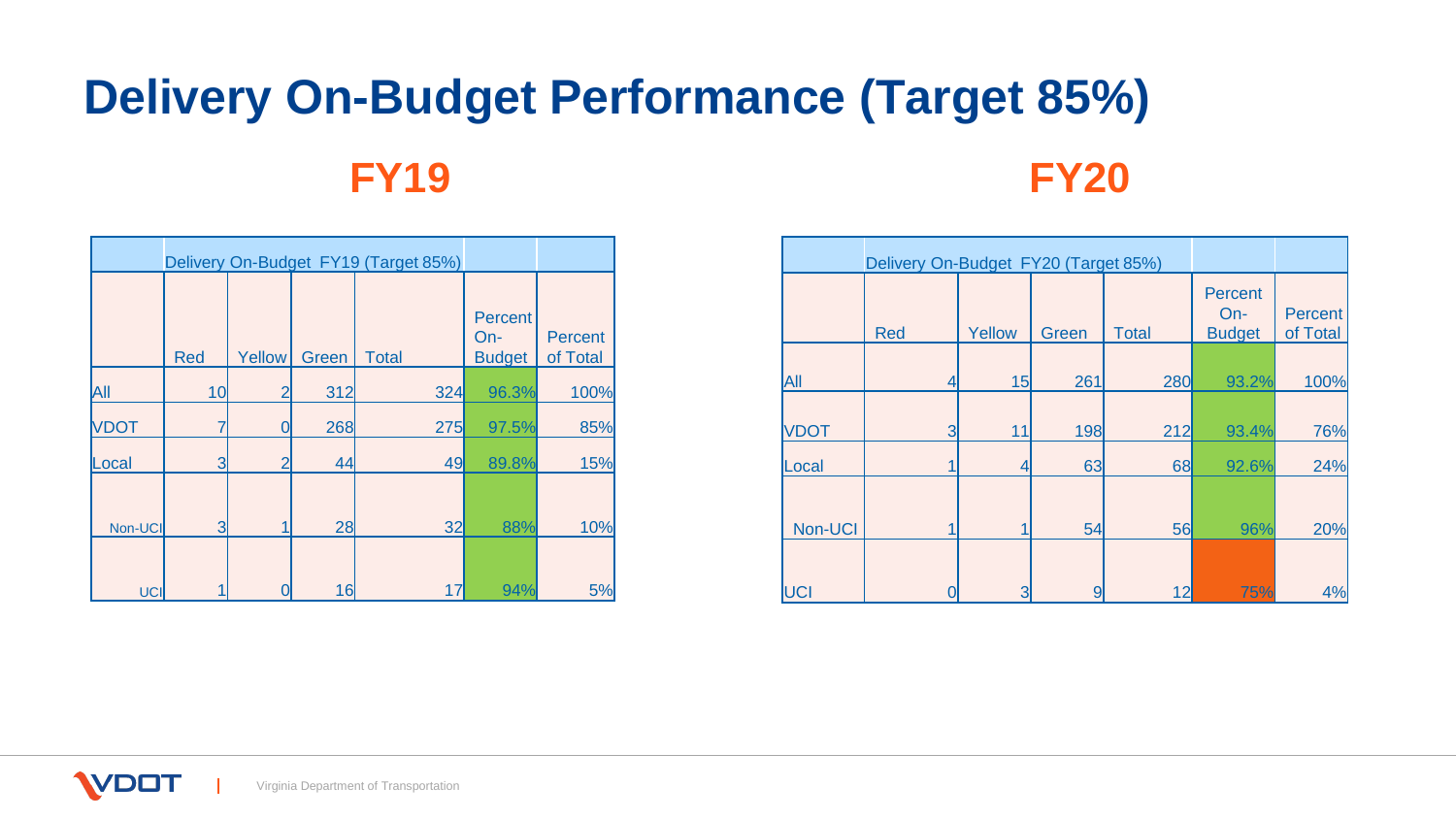### **Project Development by Budget Category**

All Projects

| \$BudgetCategory     | % On-Time<br>(OT) | # OT \$ OT |                   | % On-Budget # OB \$ OB<br>(OB) |     |                   | Total Projects Total Budget |                 |
|----------------------|-------------------|------------|-------------------|--------------------------------|-----|-------------------|-----------------------------|-----------------|
| 1 - \$10M and over   | 52.4%             | 11         | \$356,053,452     | 71.4 %                         | 15  | \$542,647,592     | 21                          | \$686,622,879   |
| 2 - \$5M to \$9.999M | 54.5%             | 12         | \$82,899,897      | 54.5 %                         | 12  | \$84,323,644      | 22                          | \$154,593,394   |
| 3 - \$1M to \$4.99M  | 62.6 %            | 67         | \$162,967,221     | 69.2%                          | 74  | \$173,807,182     | 107                         | \$248,663,035   |
| 4 - \$500k to \$999k | 66.7%             | 62         | \$41,869,953      | 61.3 %                         | 57  | \$38,800,042      | 93                          | \$63,556,856    |
| 5 - Less than \$500k | 76.0%             | 114        | \$25,011,536      | 80.0%                          | 120 | \$27,877,592      | 150                         | \$33,849,010    |
| Total                | 67.7 %            |            | 266 \$668,802,059 | 70.7%                          |     | 278 \$867,456,052 | 393                         | \$1,187,285,174 |

### Local Projects VDOT Projects

| ADMINISTERED BY                | % On-Time<br>(OT) | # OT \$ OT |                   | % On-Budget # OB \$ OB<br>(OB) |    |                   | Total Projects Total Budget |               |
|--------------------------------|-------------------|------------|-------------------|--------------------------------|----|-------------------|-----------------------------|---------------|
| $\Box$ Locally                 | 62.4%             |            | 159 \$143,917,137 | 69.0%                          |    | 176 \$306,965,997 | 255                         | \$510,350,451 |
| $\Box$ 1 - \$10M and<br>over   | 16.7%             |            | \$15,437,869      | 50.0%                          | 3  | \$147,289,709     | 6                           | \$240,331,473 |
| $\Box$ 2 - \$5M to<br>\$9.999M | 25.0%             | 3          | \$21,459,903      | 41.7%                          | 5  | \$37,548,079      | 12                          | \$87,353,400  |
| $\Box$ 3 - \$1M to<br>\$4.99M  | 55.8%             | 29         | \$61,255,062      | 65.4 %                         | 34 | \$73,918,800      | 52                          | \$110,537,176 |
| 4 - \$500k to<br>Ŧ<br>\$999k   | 58.7%             | 37         | \$25,810,114      | 57.1 %                         | 36 | \$24,882,124      | 63                          | \$43,832,942  |
| 5 - Less than<br>曱<br>\$500k   | 73.0 %            | 89         | \$19,954,189      | 80.3%                          | 98 | \$23,327,285      | 122                         | \$28,295,460  |
| Total                          | 62.4%             |            | 159 \$143,917,137 | 69.0%                          |    | 176 \$306,965,997 | 255                         | \$510,350,451 |

| ADMINISTERED_BY              | % On-Time<br>(OT) | # OT \$ OT |                   | % On-Budget # OB \$ OB<br>(OB) |    |                   | Total Projects Total Budget |               |
|------------------------------|-------------------|------------|-------------------|--------------------------------|----|-------------------|-----------------------------|---------------|
| $\Box$ VDOT                  | 75.0%             |            | 105 \$524,174,441 | 73.6%                          |    | 103 \$560,834,055 | 140                         | \$677,622,723 |
| 1 - \$10M and<br>田<br>over   | 66.7%             | 10         | \$340,615,583     | 80.0%                          | 12 | \$395,357,883     | 15                          | \$446,291,406 |
| 2 - \$5M to<br>田<br>\$9.999M | 90.0%             | 9          | \$61,439,994      | 70.0%                          | 7  | \$46,775,565      | 10                          | \$67,239,994  |
| 3 - \$1M to<br>田<br>\$4.99M  | 69.1%             | 38         | \$101,712,159     | 72.7 %                         | 40 | \$99,888,382      | 55                          | \$138,125,859 |
| 4 - \$500k to<br>Ŧ<br>\$999k | 80.0%             | 24         | \$15,237,699      | 70.0%                          | 21 | \$13,917,918      | 30                          | \$19,723,914  |
| 5 - Less than<br>田<br>\$500k | 80.0%             | 24         | \$5,169,006       | 76.7%                          | 23 | \$4,894,307       | 30                          | \$6,241,550   |
| Total                        | 75.0%             |            | 105 \$524,174,441 | 73.6%                          |    | 103 \$560,834,055 | 140                         | \$677,622,723 |

**VDOT**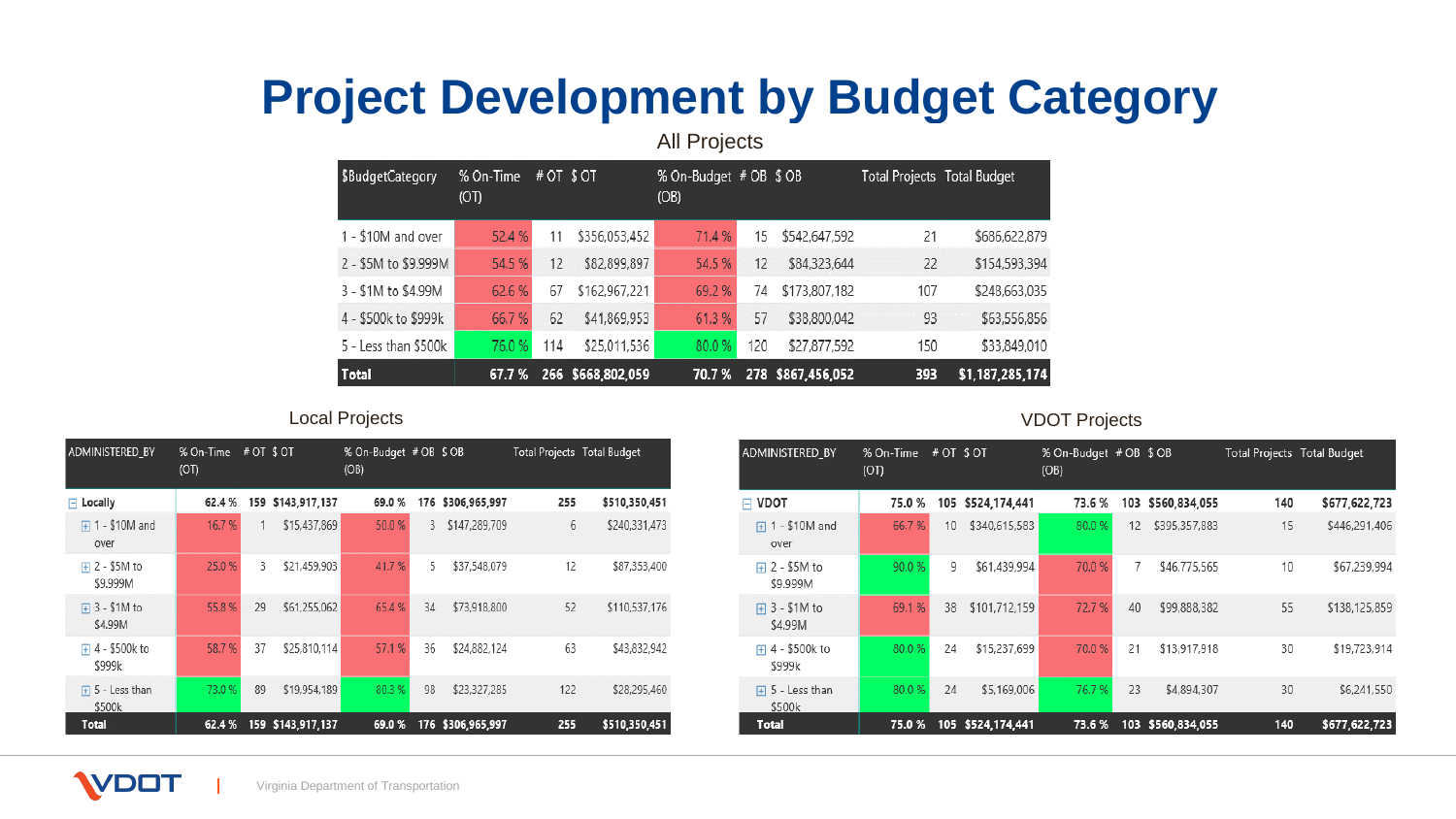## **Project Delivery by Budget Category**

### **Project Analysis**

| <b>Fiscal Year</b>   | % On-<br>Time (OT) | # OT | \$ OT         | % On-<br><b>Budget (OB)</b> | # OB | \$ OB         | <b>Total</b><br>Contract | <b>Total Award</b> |
|----------------------|--------------------|------|---------------|-----------------------------|------|---------------|--------------------------|--------------------|
| <b>FY2019</b>        | 81.5%              | 264  | \$730,441,178 | 96.3%                       | 312  | \$968,135,422 | 324                      | \$1,020,284,758    |
| 5 - Less than \$500k | 73.2%              | 52   | \$14,394,602  | 93.0%                       | 66   | \$17,891,263  | 71                       | \$19,279,198       |
| 4 - \$500k to \$999k | 87.5%              | 42   | \$32,251,133  | 95.8%                       | 46   | \$34,612,063  | 48                       | \$36,347,322       |
| 3 - \$1M to \$4.99M  | 83.4%              | 131  | \$319,839,893 | 98.7%                       | 155  | \$376,123,783 | 157                      | \$380,594,752      |
| 2 - \$5M to \$9.999M | 81.6%              | 31   | \$191.912.290 | 94.7%                       | 36   | \$229,955.926 | 38                       | \$243,426,099      |
| 1 - \$10M and over   | 80.0%              | 8    | \$172,043,260 | 90.0%                       | 9    | \$309,552,387 | 10 <sup>°</sup>          | \$340,637,387      |
| <b>Total</b>         | 81.5%              | 264  | \$730,441,178 | 96.3%                       | 312  | \$968,135,422 | 324                      | \$1,020,284,758    |

### Administered Locally **Administered** Locally **VDOT** Projects

| <b>Fiscal Year</b>   | % On-<br>Time (OT) | # OT | \$ OT       | % On-<br>Budget (OB) | # OB | \$OB         | <b>Total</b><br>Contract | <b>Total Award</b> |
|----------------------|--------------------|------|-------------|----------------------|------|--------------|--------------------------|--------------------|
| <b>FY2019</b>        | 59.2%              | 29   | \$9,747,914 | 89.8%                | 44   | \$21,370,641 | 49                       | \$30,227,222       |
| <b>Locally</b>       | 59.2%              | 29   | \$9,747,914 | 89.8%                | 44   | \$21,370,641 | 49                       | \$30,227,222       |
| 5 - Less than \$500k | 62.2%              | 23   | \$4,979,044 | 89.2%                | 33   | \$6,754,104  | 37                       | \$7,697,812        |
| 4 - \$500k to \$999k | 55.6%              | 5    | \$3,173,285 | 100.0%               | 9    | \$5,860,697  | 9                        | \$5,860,697        |
| 3 - \$1M to \$4.99M  | 100.0 %            |      | \$1,595,585 | 100.0%               |      | \$1,595,585  |                          | \$1,595,585        |
| 2 - \$5M to \$9.999M | 0.0%               |      | \$0         | 50.0%                |      | \$7,160,255  | 2                        | \$15,073,128       |
| <b>Total</b>         | 59.2%              | 29   | \$9,747,914 | 89.8%                | 44   | \$21,370,641 | 49                       | \$30,227,222       |

| <b>Fiscal Year</b>   | % On-     | # OT | \$0 <sub>T</sub> | % On-       | # OB | \$OB          | <b>Total</b> | <b>Total Award</b> |
|----------------------|-----------|------|------------------|-------------|------|---------------|--------------|--------------------|
|                      | Time (OT) |      |                  | Budget (OB) |      |               | Contract     |                    |
| <b>FY2019</b>        | 85.5%     | 235  | \$720,693,264    | 97.5%       | 268  | \$946,764,781 | 275          | \$990,057,536      |
| <b>VDOT</b>          | 85.5%     | 235  | \$720,693,264    | 97.5%       | 268  | \$946,764,781 | 275          | \$990,057,536      |
| 5 - Less than \$500k | 85.3%     | 29   | \$9,415,558      | 97.1%       | 33   | \$11,137,159  | 34           | \$11,581,386       |
| 4 - \$500k to \$999k | 94.9%     | 37   | \$29,077,848     | 94.9%       | 37   | \$28,751,366  | 39           | \$30,486,625       |
| 3 - \$1M to \$4.99M  | 83.3%     | 130  | \$318,244,308    | 98.7%       | 154  | \$374,528,198 | 156          | \$378,999,167      |
| 2 - \$5M to \$9.999M | 86.1%     | 31   | \$191,912,290    | 97.2%       | 35   | \$222,795,671 | 36           | \$228,352,971      |
| 1 - \$10M and over   | 80.0 %    | 8    | \$172,043,260    | 90.0%       | 9    | \$309,552,387 | 10           | \$340,637,387      |
| <b>Total</b>         | 85.5%     | 235  | \$720,693,264    | 97.5%       | 268  | \$946,764,781 | 275          | \$990,057,536      |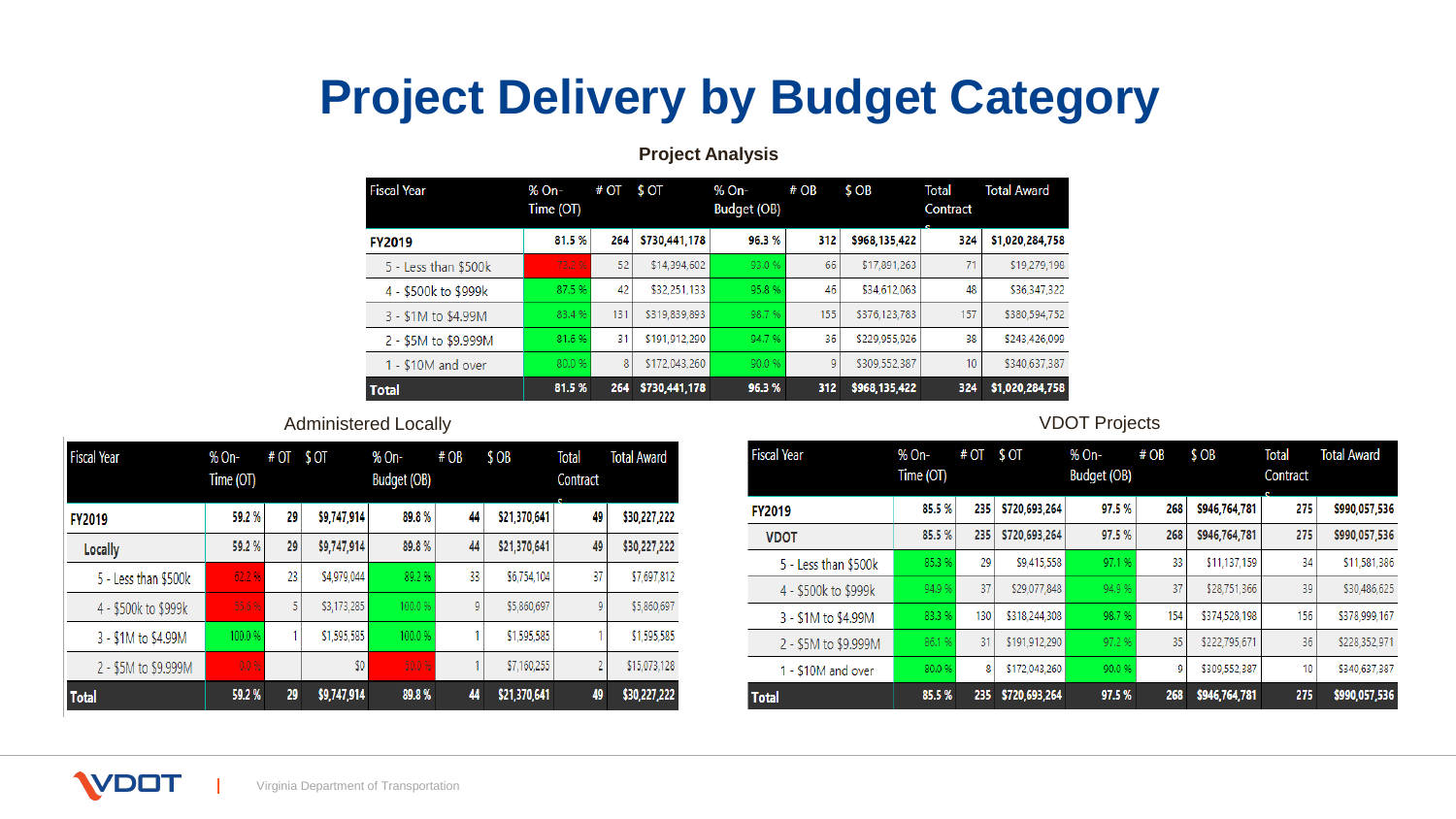## **FY19 Project Development On-Time By Dollar Value**